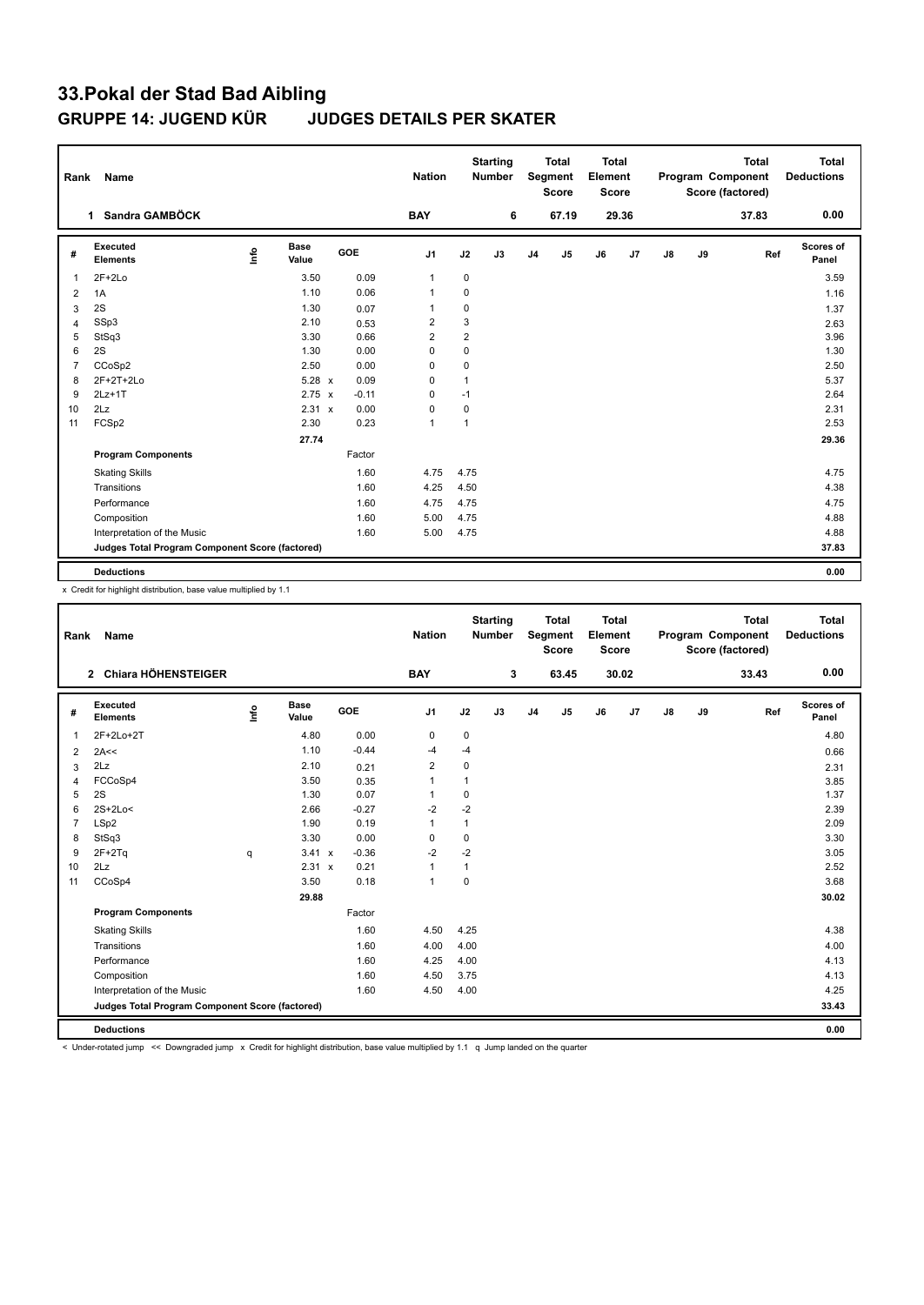## **33.Pokal der Stad Bad Aibling GRUPPE 14: JUGEND KÜR JUDGES DETAILS PER SKATER**

| Rank           | Name                                            |      |                      |            | <b>Nation</b>  |             | <b>Starting</b><br><b>Number</b> |                | <b>Total</b><br>Segment<br><b>Score</b> | <b>Total</b><br>Element<br><b>Score</b> |       |    |    | <b>Total</b><br>Program Component<br>Score (factored) | <b>Total</b><br><b>Deductions</b> |
|----------------|-------------------------------------------------|------|----------------------|------------|----------------|-------------|----------------------------------|----------------|-----------------------------------------|-----------------------------------------|-------|----|----|-------------------------------------------------------|-----------------------------------|
|                | <b>Lilian WHYTE</b><br>3                        |      |                      |            | <b>BAY</b>     |             | $\mathbf{2}$                     |                | 56.35                                   |                                         | 25.53 |    |    | 30.82                                                 | 0.00                              |
| #              | Executed<br><b>Elements</b>                     | lnfo | <b>Base</b><br>Value | <b>GOE</b> | J <sub>1</sub> | J2          | J3                               | J <sub>4</sub> | J <sub>5</sub>                          | J6                                      | J7    | J8 | J9 | Ref                                                   | Scores of<br>Panel                |
| 1              | 2F+1Eu+2S                                       |      | 3.60                 | $-0.09$    | $-1$           | $\pmb{0}$   |                                  |                |                                         |                                         |       |    |    |                                                       | 3.51                              |
| 2              | LSp1                                            |      | 1.50                 | 0.08       | $\mathbf 1$    | 0           |                                  |                |                                         |                                         |       |    |    |                                                       | 1.58                              |
| 3              | 2Lo                                             |      | 1.70                 | 0.09       | $\mathbf{1}$   | $\mathbf 0$ |                                  |                |                                         |                                         |       |    |    |                                                       | 1.79                              |
| $\overline{4}$ | $2Lz!+2T$                                       |      | 3.40                 | $-0.32$    | $-1$           | $-2$        |                                  |                |                                         |                                         |       |    |    |                                                       | 3.08                              |
| 5              | CCoSp3                                          |      | 3.00                 | 0.00       | $\Omega$       | 0           |                                  |                |                                         |                                         |       |    |    |                                                       | 3.00                              |
| 6              | StSq2                                           |      | 2.60                 | 0.00       | 0              | 0           |                                  |                |                                         |                                         |       |    |    |                                                       | 2.60                              |
| $\overline{7}$ | $2F+2T$                                         |      | 3.10                 | 0.09       | $\mathbf{1}$   | 0           |                                  |                |                                         |                                         |       |    |    |                                                       | 3.19                              |
| 8              | 2Lo                                             |      | $1.87 \times$        | $-0.09$    | $-1$           | $\mathbf 0$ |                                  |                |                                         |                                         |       |    |    |                                                       | 1.78                              |
| 9              | 2Lz!                                            |      | 2.31 x               | $-0.32$    | $-1$           | $-2$        |                                  |                |                                         |                                         |       |    |    |                                                       | 1.99                              |
| 10             | FCSp1                                           |      | 1.90                 | $-0.10$    | 0              | $-1$        |                                  |                |                                         |                                         |       |    |    |                                                       | 1.80                              |
| 11             | 1A                                              |      | $1.21 \times$        | 0.00       | $\mathbf 0$    | $\mathbf 0$ |                                  |                |                                         |                                         |       |    |    |                                                       | 1.21                              |
|                |                                                 |      | 26.19                |            |                |             |                                  |                |                                         |                                         |       |    |    |                                                       | 25.53                             |
|                | <b>Program Components</b>                       |      |                      | Factor     |                |             |                                  |                |                                         |                                         |       |    |    |                                                       |                                   |
|                | <b>Skating Skills</b>                           |      |                      | 1.60       | 4.00           | 3.75        |                                  |                |                                         |                                         |       |    |    |                                                       | 3.88                              |
|                | Transitions                                     |      |                      | 1.60       | 4.00           | 3.50        |                                  |                |                                         |                                         |       |    |    |                                                       | 3.75                              |
|                | Performance                                     |      |                      | 1.60       | 4.25           | 3.75        |                                  |                |                                         |                                         |       |    |    |                                                       | 4.00                              |
|                | Composition                                     |      |                      | 1.60       | 4.25           | 3.50        |                                  |                |                                         |                                         |       |    |    |                                                       | 3.88                              |
|                | Interpretation of the Music                     |      |                      | 1.60       | 4.00           | 3.50        |                                  |                |                                         |                                         |       |    |    |                                                       | 3.75                              |
|                | Judges Total Program Component Score (factored) |      |                      |            |                |             |                                  |                |                                         |                                         |       |    |    |                                                       | 30.82                             |
|                | <b>Deductions</b>                               |      |                      |            |                |             |                                  |                |                                         |                                         |       |    |    |                                                       | 0.00                              |

x Credit for highlight distribution, base value multiplied by 1.1 ! Not clear edge

| Rank           | Name                                            |      |                      |         | <b>Nation</b>  |                | <b>Starting</b><br><b>Number</b> |                | <b>Total</b><br>Segment<br><b>Score</b> | <b>Total</b><br>Element<br><b>Score</b> |       |               |    | <b>Total</b><br>Program Component<br>Score (factored) | <b>Total</b><br><b>Deductions</b> |
|----------------|-------------------------------------------------|------|----------------------|---------|----------------|----------------|----------------------------------|----------------|-----------------------------------------|-----------------------------------------|-------|---------------|----|-------------------------------------------------------|-----------------------------------|
|                | 4 Sofia Madita POLL                             |      |                      |         | <b>BAY</b>     |                | 1                                |                | 52.88                                   |                                         | 22.84 |               |    | 32.04                                                 | $-2.00$                           |
| #              | Executed<br><b>Elements</b>                     | lnfo | <b>Base</b><br>Value | GOE     | J1             | J2             | J3                               | J <sub>4</sub> | J5                                      | J6                                      | J7    | $\mathsf{J}8$ | J9 | Ref                                                   | Scores of<br>Panel                |
| $\overline{1}$ | 1A<<                                            |      | 0.00                 | 0.00    | $\blacksquare$ | $\blacksquare$ |                                  |                |                                         |                                         |       |               |    |                                                       | 0.00                              |
| 2              | 2Lz+1Lo+2F<                                     |      | 4.04                 | $-0.42$ | $-2$           | $-2$           |                                  |                |                                         |                                         |       |               |    |                                                       | 3.62                              |
| 3              | 2Lo+2Loq                                        | q    | 3.40                 | $-0.34$ | $-2$           | $-2$           |                                  |                |                                         |                                         |       |               |    |                                                       | 3.06                              |
| $\overline{4}$ | FCCoSp3                                         |      | 3.00                 | 0.15    | $\mathbf{1}$   | 0              |                                  |                |                                         |                                         |       |               |    |                                                       | 3.15                              |
| 5              | $2S+2T$                                         |      | 2.60                 | $-0.20$ | $-1$           | $-2$           |                                  |                |                                         |                                         |       |               |    |                                                       | 2.40                              |
| 6              | FCSp2                                           |      | 2.30                 | 0.12    | 1              | $\mathbf 0$    |                                  |                |                                         |                                         |       |               |    |                                                       | 2.42                              |
| $\overline{7}$ | 2Lzq                                            | q    | 2.10                 | $-0.21$ | $-2$           | $\mathbf 0$    |                                  |                |                                         |                                         |       |               |    |                                                       | 1.89                              |
| 8              | 2Tq                                             | q    | $1.43 \times$        | $-0.65$ | -5             | $-5$           |                                  |                |                                         |                                         |       |               |    |                                                       | 0.78                              |
| 9              | 1F                                              |      | $0.55 \times$        | 0.00    | $\Omega$       | $\mathbf 0$    |                                  |                |                                         |                                         |       |               |    |                                                       | 0.55                              |
| 10             | StSq2                                           |      | 2.60                 | 0.00    | 0              | $\mathbf 0$    |                                  |                |                                         |                                         |       |               |    |                                                       | 2.60                              |
| 11             | CCoSp3V                                         |      | 2.25                 | 0.12    | $\mathbf{1}$   | $\mathbf 0$    |                                  |                |                                         |                                         |       |               |    |                                                       | 2.37                              |
|                |                                                 |      | 24.27                |         |                |                |                                  |                |                                         |                                         |       |               |    |                                                       | 22.84                             |
|                | <b>Program Components</b>                       |      |                      | Factor  |                |                |                                  |                |                                         |                                         |       |               |    |                                                       |                                   |
|                | <b>Skating Skills</b>                           |      |                      | 1.60    | 4.25           | 4.00           |                                  |                |                                         |                                         |       |               |    |                                                       | 4.13                              |
|                | Transitions                                     |      |                      | 1.60    | 4.00           | 3.75           |                                  |                |                                         |                                         |       |               |    |                                                       | 3.88                              |
|                | Performance                                     |      |                      | 1.60    | 4.00           | 3.75           |                                  |                |                                         |                                         |       |               |    |                                                       | 3.88                              |
|                | Composition                                     |      |                      | 1.60    | 4.50           | 3.50           |                                  |                |                                         |                                         |       |               |    |                                                       | 4.00                              |
|                | Interpretation of the Music                     |      |                      | 1.60    | 4.50           | 3.75           |                                  |                |                                         |                                         |       |               |    |                                                       | 4.13                              |
|                | Judges Total Program Component Score (factored) |      |                      |         |                |                |                                  |                |                                         |                                         |       |               |    |                                                       | 32.04                             |
|                | <b>Deductions</b>                               |      | Falls: -2.00         |         |                |                |                                  |                |                                         |                                         |       |               |    |                                                       | $-2.00$                           |

< Under-rotated jump << Downgraded jump x Credit for highlight distribution, base value multiplied by 1.1 q Jump landed on the quarter